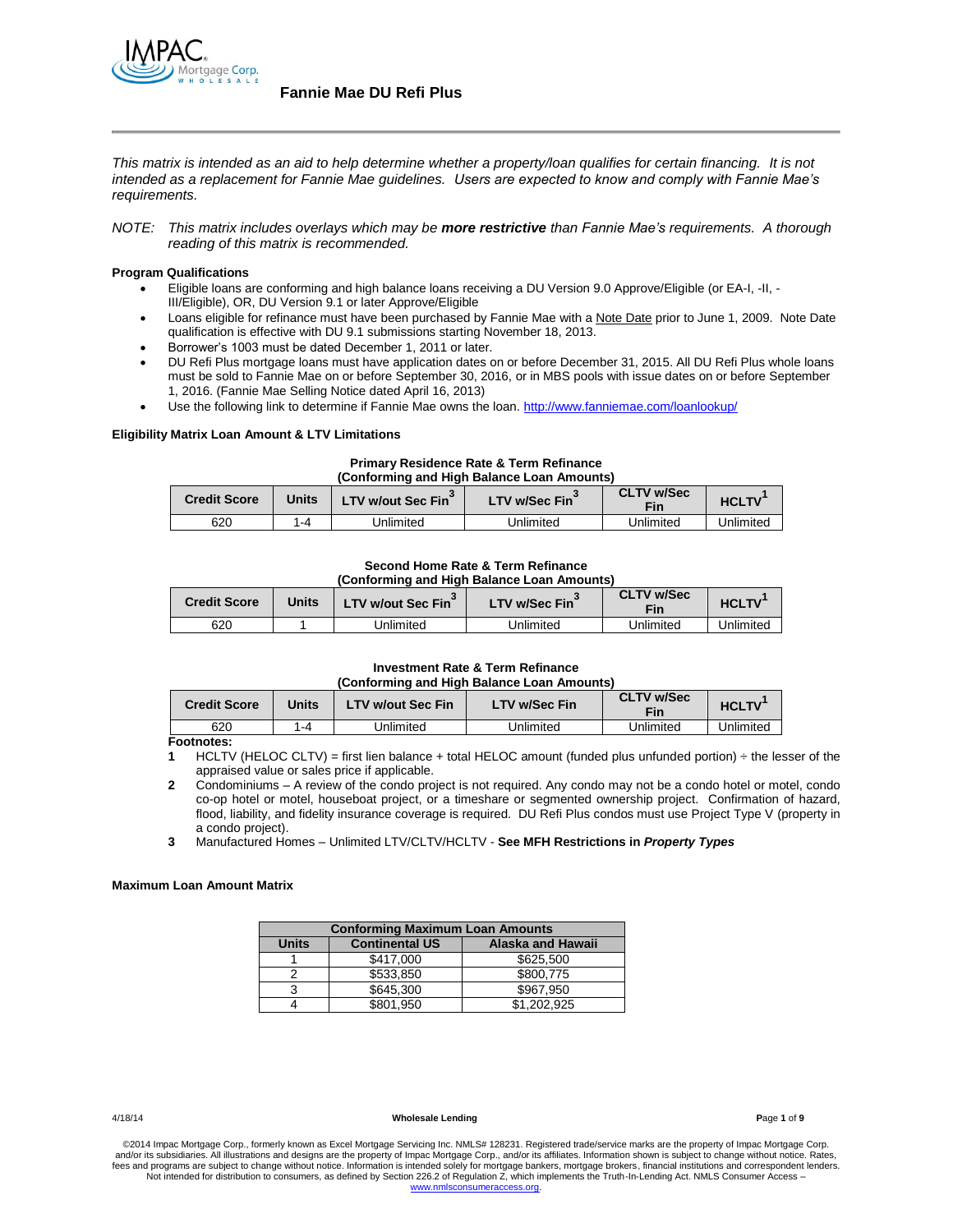

| High-Cost Area (High Balance) Loan Amounts |                        |                            |                     |                            |  |  |
|--------------------------------------------|------------------------|----------------------------|---------------------|----------------------------|--|--|
|                                            | <b>Continental US</b>  |                            | Alaska and Hawaii   |                            |  |  |
| Units                                      | Minimum Loan<br>Amount | <b>Permanent High-Cost</b> | Minimum Loan Amount | <b>Permanent High-Cost</b> |  |  |
|                                            | \$417,001              | \$625,500                  | \$625,501           | \$938,250                  |  |  |
| っ                                          | \$533,851              | \$800,775                  | \$800,776           | \$1,201,150                |  |  |
| 3                                          | \$645,301              | \$967,950                  | \$967,951           | \$1,451,925                |  |  |
|                                            | \$801,951              | \$1,202,925                | \$1,202,926         | \$1,804,375                |  |  |

Permanent High Cost area the maximum potential loan limits for designated high-cost areas. Actual loan limits are established for each county (or equivalent) and the loan limits for specific high-cost areas may be lower. The original balance of a Mortgage must not exceed the maximum loan limit for the specific areas in which the Mortgage Premises is located. For specific loan limits for each high cost area, as released by the Federal Housing Finance Agency visit<http://www.fhfa.gov/Default.aspx?Page=185>

### **Product Description**

- Fixed Rate 15, 20 and 30 years
- ARM programs are ineligible

## **Product Codes**

When applicable the product code must identify the LTV (i.e., ML = Mid LTV or HL = High LTV)

## **15 Years**

| <b>LTV</b>            | <b>Product Code</b>                            |
|-----------------------|------------------------------------------------|
| 105% LTV and less     | CF15RP<br>Conv FRM 15 Refi Plus                |
| 105% LTV and less     | CF15RPHB Conv FRM15 Refi Plus HiBal            |
| 105.01 - 125% LTV     | CF15RPML Conv FRM15 Refi Plus Mid LTV          |
| 105.01 - 125% LTV     | CF15RPMLHB Conv FRM15 Refi Plus Mid LTV HiBal  |
| 125.01% LTV and above | CF15RPHL Conv FRM15 Refi Plus High LTV         |
| 125.01% LTV and above | CF15RPHLHB Conv FRM15 Refi Plus High LTV HiBal |

## **20 Years**

| <b>LTV</b>            | <b>Product Code</b>                             |
|-----------------------|-------------------------------------------------|
| 105% LTV and less     | CF20RP<br>Conv FRM 20 Refi Plus                 |
| 105% LTV and less     | CF20RPHB Conv FRM20 Refi Plus HiBal             |
| 105.01 - 125% LTV     | CF20RPML Conv FRM 20 Refi Plus Mid LTV          |
| 105.01 - 125% LTV     | CF20RPMLHB Conv FRM 20 Refi Plus Mid LTV HiBal  |
| 125.01% LTV and above | CF20RPHL Conv FRM 20 Refi Plus High LTV         |
| 125.01% LTV and above | CF20RPHLHB Conv FRM 20 Refi Plus High LTV HiBal |

## **30 Years**

| <b>LTV</b>            | <b>Product Code</b>                             |
|-----------------------|-------------------------------------------------|
| 105% LTV and less     | CF30RP<br>Conv FRM 30 Refi Plus                 |
| 105% LTV and less     | CF30RPHB<br>Conv FRM30 Refi Plus HiBal          |
| 105.01 - 125% LTV     | CF30RPML<br>Conv FRM 30 Refi Plus Mid LTV       |
| 105.01 - 125% LTV     | CF30RPMLHB Conv FRM 30 Refi Plus Mid LTV HiBal  |
| 125.01% LTV and above | CF30RPHL Conv FRM 30 Refi Plus High LTV         |
| 125.01% LTV and above | CF30RPHLHB Conv FRM 30 Refi Plus High LTV HiBal |

4/18/14 **Wholesale Lending P**age **2** of **9**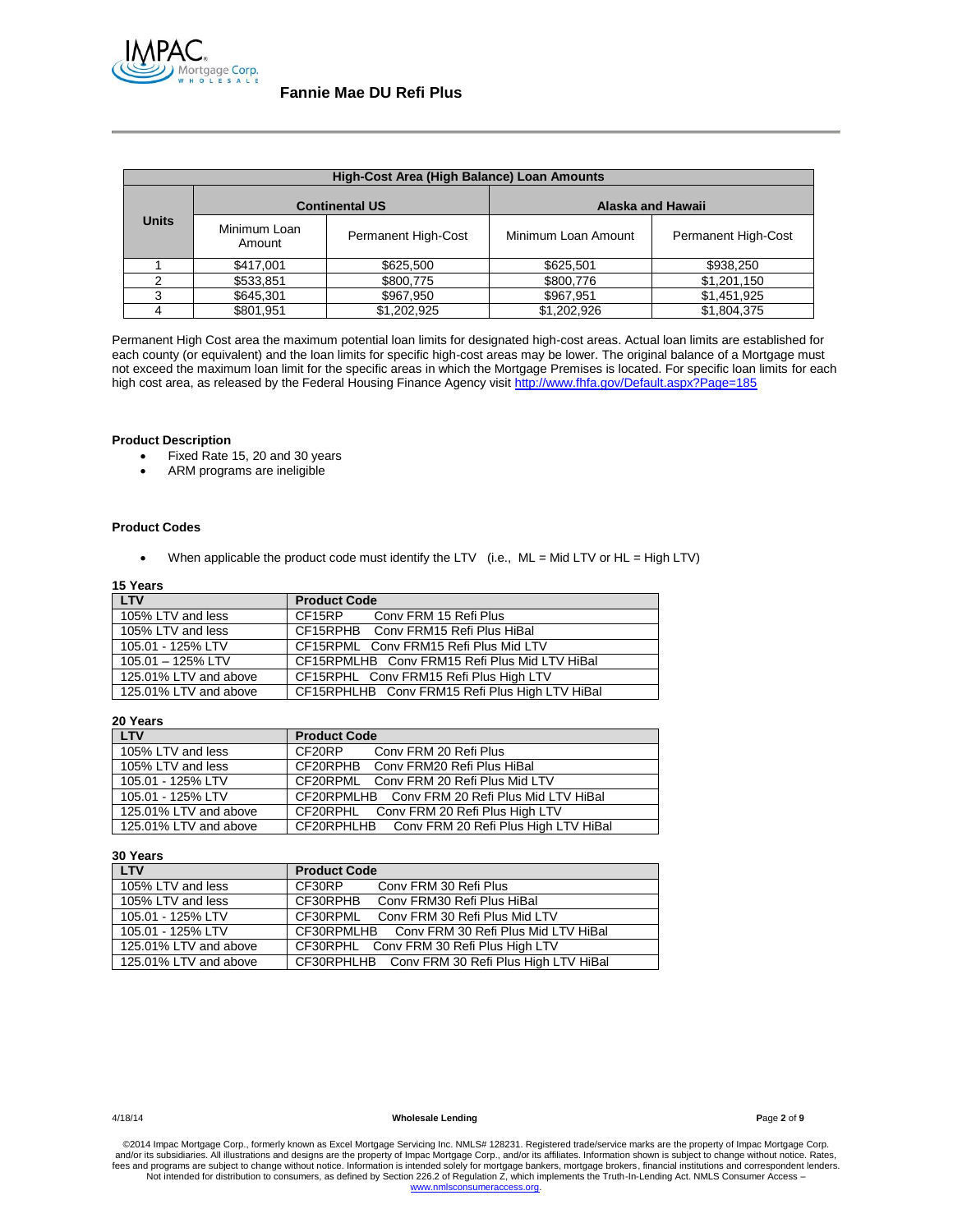

# **Eligibility Requirements**

| Appraisal | Document as determined by the DU AUS Findings as follows.                                                                                                                                                                                                                                                                                                                                                            |
|-----------|----------------------------------------------------------------------------------------------------------------------------------------------------------------------------------------------------------------------------------------------------------------------------------------------------------------------------------------------------------------------------------------------------------------------|
|           | DU Version 9.0 and earlier                                                                                                                                                                                                                                                                                                                                                                                           |
|           | When a DU Refi Plus loan is initially submitted to DU with an assumed value, a message regarding eligibility for<br>a DU Refi Plus property fieldwork waiver (PIW) may appear as follows.                                                                                                                                                                                                                            |
|           | Based on the standardized address, Desktop Underwriter estimates the value of the property at                                                                                                                                                                                                                                                                                                                        |
|           | \$ <estimated value="">. This estimated value was developed by internal proprietary models to help<br/>determine eligibility for a DU Refi Plus property fieldwork waiver. It is not the result of an appraisal,</estimated>                                                                                                                                                                                         |
|           | nor was it developed by a state licensed or certified appraiser. This estimate is intended to be used                                                                                                                                                                                                                                                                                                                |
|           | solely by the lender to underwrite the refinance of the borrower's mortgage loan.<br>If a waiver (PIW) is received with the DU findings the following is required.                                                                                                                                                                                                                                                   |
|           | An estimated value will be included, which may be higher or lower than the assumed value<br>initially submitted to DU. No further action will be required.                                                                                                                                                                                                                                                           |
|           | The loan does not need to be resubmitted nor does the value in the LOS or on the 1003<br>$\bullet$                                                                                                                                                                                                                                                                                                                   |
|           | need to be updated. Impac will exercise the waiver and the loan stands as originally<br>submitted.                                                                                                                                                                                                                                                                                                                   |
|           | The estimated value initially entered must remain in the LOS and will be used for<br>$\bullet$<br>pricing, LTV and loan eligibility.                                                                                                                                                                                                                                                                                 |
|           | If a waiver (PIW) is not received with the DU findings, but an estimated value is received, the following is<br>required.                                                                                                                                                                                                                                                                                            |
|           | Update the estimated value in the LOS to match the DU findings.<br>$\bullet$                                                                                                                                                                                                                                                                                                                                         |
|           | Resubmit the loan to DU with the updated DU estimate of value. The purpose for the resubmission is<br>to attempt to receive a waiver (PIW) with DU's estimate of value.                                                                                                                                                                                                                                              |
|           | If a PIW is issued with the DU estimated value, that value must remain in the LOS and will be used for<br>pricing, LTV, and loan eligibility.                                                                                                                                                                                                                                                                        |
|           | DU Version 9.1 and later (Retirement of Estimated Value Message)                                                                                                                                                                                                                                                                                                                                                     |
|           | The message issued on DU Refi Plus loan casefiles that specifies the estimated value of the property used by<br>DU to determine eligibility for the DU Refi Plus property fieldwork waiver will no longer be issued on DU Version<br>9.1 and later casefiles. The retirement of this message will in no way impact the number of loan casefiles that<br>are eligible for the DU Refi Plus property fieldwork waiver. |
|           | If a DU Refi Plus loan is submitted to DU Version 9.1 with an assumed value and a waiver (PIW) is received with<br>the DU findings there is no further action required. Impac will exercise the waiver and the loan stands as<br>originally submitted.                                                                                                                                                               |
|           | Important: The DU Refi Plus property fieldwork waiver may only be exercised if the property fieldwork waiver<br>message is issued on the final submission to DU. The DU Refi Plus property fieldwork waiver offer must have<br>been issued no more than 120 days prior to the note date.                                                                                                                             |
|           | The following "Insufficient Information" message will be issued on DU Refi Plus findings if the subject property<br>address cannot be standardized or the database does not contain sufficient information about the property to<br>issue an estimated value:                                                                                                                                                        |
|           | Based on the address and other information available to Desktop Underwriter, this property is not eligible<br>for a DU Refi Plus property fieldwork waiver.                                                                                                                                                                                                                                                          |
|           | If upon resubmission to DU, a waiver (PIW) is not returned <b>OR</b> if the "Insufficient Information" message is issued<br>and the addresses cannot be corrected to clear the message an appraisal must be ordered as indicated on the<br>DU findings.                                                                                                                                                              |
|           | When an appraisal is required, the Condition Rating must be C4 or better; C5 and C6 are ineligible                                                                                                                                                                                                                                                                                                                   |
|           | Form 1007 is not required on DU Refi Plus loans if borrower is refinancing an investment property and using<br>rental income to qualify. Disregard DU messaging that requires the Form 1007. (See Income)                                                                                                                                                                                                            |
|           | Transferred appraisal ineligible                                                                                                                                                                                                                                                                                                                                                                                     |
| Assets    | Document specific asset items per FNMA Announcement SEL-2012-09 (see below). The messages on the DU<br>Underwriting Findings report may not reflect the requirements below. You may disregard the message in DU if it<br>differs from these requirements. DU messaging will be updated at a later date.                                                                                                              |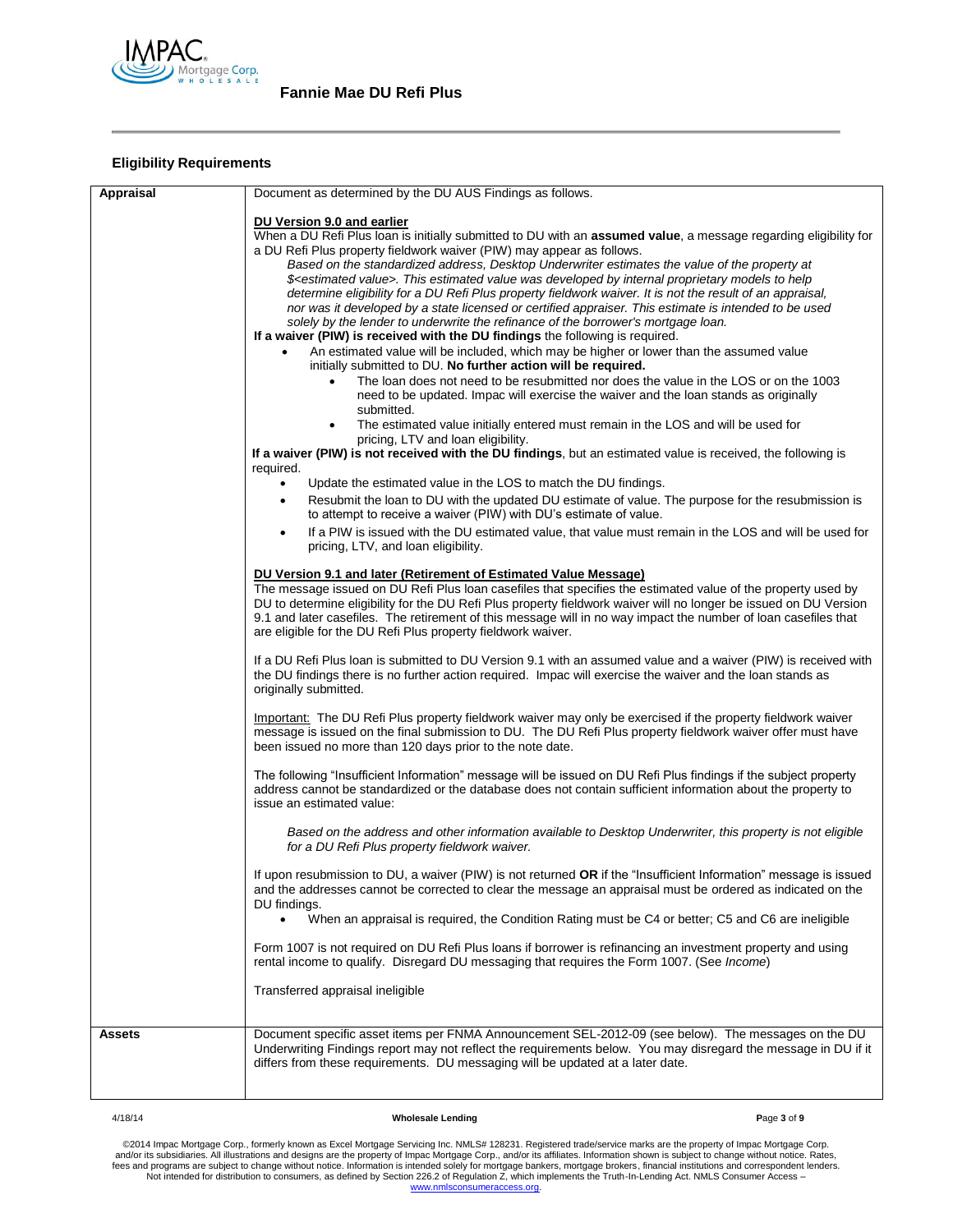

|                             | <b>Asset Type</b>                                                                                                                                                                                                                                                                                                                                                                                                                                                                                                                                                                                                                                                                                                                                                                                                                                 | <b>Documentation Requirement</b>                                                                                                                                                                                                                                                                                                     |  |  |  |
|-----------------------------|---------------------------------------------------------------------------------------------------------------------------------------------------------------------------------------------------------------------------------------------------------------------------------------------------------------------------------------------------------------------------------------------------------------------------------------------------------------------------------------------------------------------------------------------------------------------------------------------------------------------------------------------------------------------------------------------------------------------------------------------------------------------------------------------------------------------------------------------------|--------------------------------------------------------------------------------------------------------------------------------------------------------------------------------------------------------------------------------------------------------------------------------------------------------------------------------------|--|--|--|
|                             | <b>Checking Accounts</b><br>$\bullet$<br><b>Savings Accounts</b><br>٠<br><b>Certificates of Deposit</b><br>٠<br><b>Money Market Accounts</b><br>٠<br><b>Stocks, Bonds, Mutual Funds</b><br>٠<br><b>Retirement Accounts</b><br>$\bullet$<br><b>Trust Accounts</b><br>$\bullet$<br><b>Secured Borrowed Funds</b><br>$\bullet$<br><b>Donations from Entities (Hardest Hit</b><br>Funds)<br>Gifts                                                                                                                                                                                                                                                                                                                                                                                                                                                     | One recent statement (monthly, quarterly, or<br>annual) showing asset balance<br>Fannie Mae's standard policy regarding<br>"discounting" of certain assets applies if the<br>assets are required to satisfy DU reserve<br>requirements.                                                                                              |  |  |  |
|                             | Reserves<br>Additional reserves may be required by DU based on risk<br><b>Primary Residence</b><br>No minimum PITIA<br>$\bullet$<br>Second Homes<br>Per DU, refer to Limitations on Other Real Estate Owned for reserve requirements<br><b>Investment Properties</b><br>Per DU, refer to Limitations on Other Real Estate Owned for reserve requirements<br>Asset statements do not require analysis for large deposits.                                                                                                                                                                                                                                                                                                                                                                                                                          |                                                                                                                                                                                                                                                                                                                                      |  |  |  |
| <b>Assumptions</b>          | Ineligible                                                                                                                                                                                                                                                                                                                                                                                                                                                                                                                                                                                                                                                                                                                                                                                                                                        |                                                                                                                                                                                                                                                                                                                                      |  |  |  |
| <b>Borrower Eligibility</b> | An existing borrower may be removed from the transaction for any reason<br>Borrower being removed does not need to be removed from deed<br>$\bullet$<br>Remaining borrower does not need to provide history of sole payment of mortgage<br>$\bullet$<br>DU messaging for both of these above items will be updated at a later date<br>$\bullet$<br>A new borrower may be added to the new loan provided the original borrower remains.<br>A borrower may not "buy out" the interest of another borrower that is being removed via a DU Refi Plus loan.<br>Eligible<br>Permanent resident alien<br>$\bullet$<br>Non-Permanent Resident Alien limited to 80% LTV, primary residence. Other restrictions apply.<br>Inter Vivos Revocable Trust (FNMA B2-2-05)<br>$\bullet$<br>Note: A Power of Attorney is not allowed on properties held in a trust |                                                                                                                                                                                                                                                                                                                                      |  |  |  |
|                             | Ineligible<br>Foreign Nationals ineligible<br>$\bullet$                                                                                                                                                                                                                                                                                                                                                                                                                                                                                                                                                                                                                                                                                                                                                                                           |                                                                                                                                                                                                                                                                                                                                      |  |  |  |
| <b>Co-borrowers</b>         | DU Approve/Eligible (including EA-I, -II, -III/Eligible for DU Version 9.0)<br>Non-occupant co-borrowers are allowed (both existing and new) per DU.                                                                                                                                                                                                                                                                                                                                                                                                                                                                                                                                                                                                                                                                                              | Ratios determined by DU, refer to Loan Amount and LTV Limitation for minimum credit score<br>Note: DU will analyze the risk factors in the loan case file without the benefit of the non-occupant co-borrower's<br>income or liabilities and will not require verification of employment or income for the non-occupant co-borrower. |  |  |  |
| <b>Credit</b>               | DU Approve/Eligible (including EA-I, -II, -III/Eligible for DU Version 9.0)<br>Credit score requirements refer to Loan Amount and LTV Limitations<br>$\bullet$<br>well as all occupancy types.<br>Mortgage history evaluated by DU<br>$\bullet$<br>$\bullet$<br>credit report.                                                                                                                                                                                                                                                                                                                                                                                                                                                                                                                                                                    | Housing (Mortgage/Rental) Payment History (PITIA) is inclusive of all liens regardless of position, as<br>Mortgage/Rental Delinquencies - Loans are ineligible with one or more mortgage/rental<br>delinguencies of 60, 90, 120, 150 days or greater reported within 12 months of the date of the                                    |  |  |  |
| 4/18/14                     | Bankruptcy, Foreclosure, Deed-In-Lieu of Foreclosure and Pre-foreclosure Sale (aka Short Sale)<br><b>Wholesale Lending</b>                                                                                                                                                                                                                                                                                                                                                                                                                                                                                                                                                                                                                                                                                                                        | Page 4 of 9                                                                                                                                                                                                                                                                                                                          |  |  |  |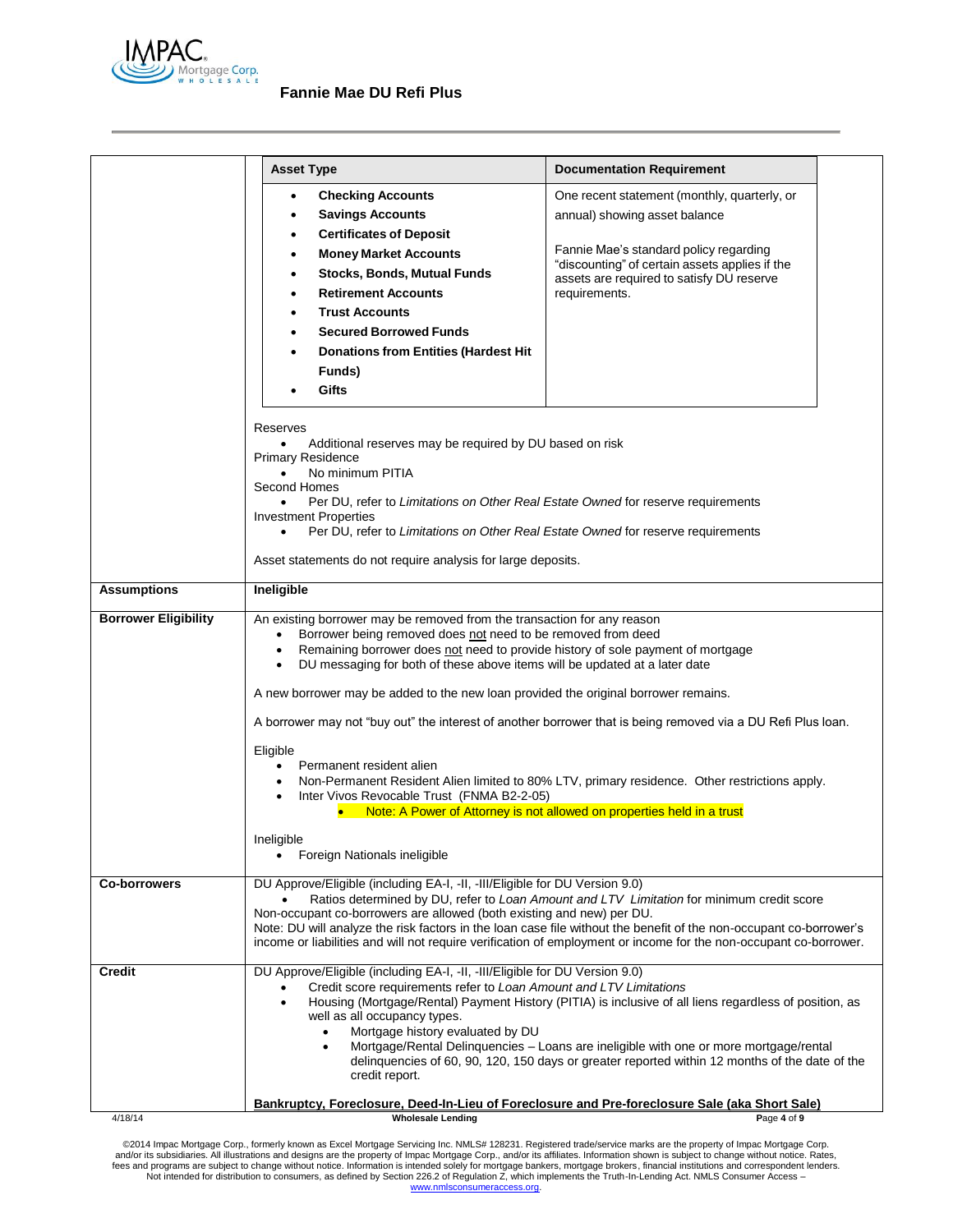

|                                                        | The standard waiting period and re-establishment of credit criteria following a bankruptcy, foreclosure, deed-in-<br>lieu of foreclosure, or pre-foreclosure sale is being removed for DU Refi Plus loan casefiles. DU will issue a<br>message on loan casefiles for borrowers with a previous bankruptcy, foreclosure, deed-in-lieu of foreclosure, or<br>pre-foreclosure sale letting the lender know that DU did identify the event and that the loan casefile would be<br>eligible for delivery to Fannie Mae, regardless of when the event occurred.<br>DU will also not require the lender to investigate judgments, bankruptcies, foreclosures, or lawsuits declared by<br>the borrower in the Declarations section of the loan application on DU Refi Plus loan casefiles.<br>NOTE: Though the waiting period requirements for a previous bankruptcy, foreclosure, deed-in-lieu of<br>foreclosure, or pre-foreclosure sale have been removed for barrowers refinancing using DU Refi Plus, the<br>borrowers must still meet the Excessive Mortgage Delinquency policy. DU Refi Plus loan casefiles will receive<br>an Ineligible recommendation due to excessive prior mortgage delinquency if the borrower has a mortgage<br>tradeline on his or her credit report that has one or more 60-, 90-, 120-, or 150-day delinguency reported within<br>the 12 months prior to the credit report date. This is also the case if the mortgage tradeline was one that was<br>subject to a bankruptcy, foreclosure, deed-in-lieu of foreclosure, or pre-foreclosure sale.                                                                                                                                                                                                                                                                                                                                                                                                                                                                                                                                                                                |             |
|--------------------------------------------------------|----------------------------------------------------------------------------------------------------------------------------------------------------------------------------------------------------------------------------------------------------------------------------------------------------------------------------------------------------------------------------------------------------------------------------------------------------------------------------------------------------------------------------------------------------------------------------------------------------------------------------------------------------------------------------------------------------------------------------------------------------------------------------------------------------------------------------------------------------------------------------------------------------------------------------------------------------------------------------------------------------------------------------------------------------------------------------------------------------------------------------------------------------------------------------------------------------------------------------------------------------------------------------------------------------------------------------------------------------------------------------------------------------------------------------------------------------------------------------------------------------------------------------------------------------------------------------------------------------------------------------------------------------------------------------------------------------------------------------------------------------------------------------------------------------------------------------------------------------------------------------------------------------------------------------------------------------------------------------------------------------------------------------------------------------------------------------------------------------------------------------------------------------------|-------------|
| <b>Documentation</b>                                   | Document specific income and asset items per FNMA Announcement SEL-2012-09. DU messaging will be<br>updated at a later date. Follow FNMA Selling Guide per AUS Approve/Eligible (including EA-1, II, -III/Eligible for<br>DU Version 9.0)                                                                                                                                                                                                                                                                                                                                                                                                                                                                                                                                                                                                                                                                                                                                                                                                                                                                                                                                                                                                                                                                                                                                                                                                                                                                                                                                                                                                                                                                                                                                                                                                                                                                                                                                                                                                                                                                                                                |             |
| <b>Escrow Waivers</b>                                  | Property tax and insurance escrows may be waived as follows:<br>All loans with LTV $\leq$ 80%<br>$\bullet$<br>California Only: Escrows may be waived for primary residence < 90% LTV<br>Note: Impounds are always required when the loan has monthly mortgage insurance premium                                                                                                                                                                                                                                                                                                                                                                                                                                                                                                                                                                                                                                                                                                                                                                                                                                                                                                                                                                                                                                                                                                                                                                                                                                                                                                                                                                                                                                                                                                                                                                                                                                                                                                                                                                                                                                                                          |             |
| <b>Financing Types</b>                                 | Rate and Term Refinances only<br>Pay off the existing first mortgage. Delinquent taxes/escrow shortages must not be included in the<br>loan amount. Borrower must pay using own funds.<br>Closing costs, prepaid costs and discount points eligible to be included in the loan amount.<br>٠<br>The borrower may not receive more than \$150 cash back at closing. Excess funds greater than \$150<br>$\bullet$<br>will be used as principal curtailment.<br>Existing mortgage loans that have been modified, or are in the process of being modified, are eligible<br>٠<br>for refinance under DU Refi Plus provided they meet the other requirements of this program.<br>Borrower must receive a tangible benefit from this loan in the form of reduced monthly payment or<br>$\bullet$<br>more stable product selection.<br>Increasing the loan term (e.g., from 15 to 30 years) of the loan is not considered a movement<br>to a more stable product. DU does not make the determination the DU Refi Plus<br>transaction will be a benefit to the borrower.<br>New subordinate financing is ineligible<br>Properties listed for sale are eligible as follows.<br>Property has been taken off the market on or before the application date.<br>Borrower provides written confirmation of the intent to occupy if a primary residence<br>Owner occupied properties located in Texas<br>If the first or second Texas Section 50(a)(6) loan is being paid off, regardless of whether the<br>borrower is getting any cash back, the loan is ineligible for DU Refi Plus.<br>If the first mortgage is not a Texas Section 50(a)(6) loan and the second mortgage is a Texas<br>Section 50(a)(6), the second lien may be subordinated and is considered a rate and term<br>refinance. The second lien must be subordinate to the first mortgage and a subordination<br>agreement must be executed. Borrower cannot receive any cash back from the first<br>mortgage transaction.<br>If a Texas Section 50(a)(6) second lien is being paid off, the loan is ineligible for DU Refi Plus.<br>٠<br>The title policy will reference Texas Section 50(a)(6) loans. |             |
| Geographic<br>Locations/Restrictions,<br>as applicable | Eligible states are as follows:<br>Wholesale: AK, AL, AR, AZ, CA, CO, CT, DC, FL, GA, IA, ID, IL, IN, KS, KY, LA, MD, MI, MN, MS,<br>MT, NC, ND, NE, NV, OK, OR, SC, SD, TN, TX, UT, VA, WA, WI, WV<br>Additional restrictions as follows:<br>Texas Cash-out 50(a)(6) is ineligible<br>State specific regulatory requirements supersede all underwriting guidelines set forth by Impac.                                                                                                                                                                                                                                                                                                                                                                                                                                                                                                                                                                                                                                                                                                                                                                                                                                                                                                                                                                                                                                                                                                                                                                                                                                                                                                                                                                                                                                                                                                                                                                                                                                                                                                                                                                  |             |
| <b>High-Cost Mortgage</b><br>Loans                     | Impac does not originate or purchase high-cost mortgage loans (12 CFR 1026.32)                                                                                                                                                                                                                                                                                                                                                                                                                                                                                                                                                                                                                                                                                                                                                                                                                                                                                                                                                                                                                                                                                                                                                                                                                                                                                                                                                                                                                                                                                                                                                                                                                                                                                                                                                                                                                                                                                                                                                                                                                                                                           |             |
| 4/18/14                                                | <b>Wholesale Lending</b>                                                                                                                                                                                                                                                                                                                                                                                                                                                                                                                                                                                                                                                                                                                                                                                                                                                                                                                                                                                                                                                                                                                                                                                                                                                                                                                                                                                                                                                                                                                                                                                                                                                                                                                                                                                                                                                                                                                                                                                                                                                                                                                                 | Page 5 of 9 |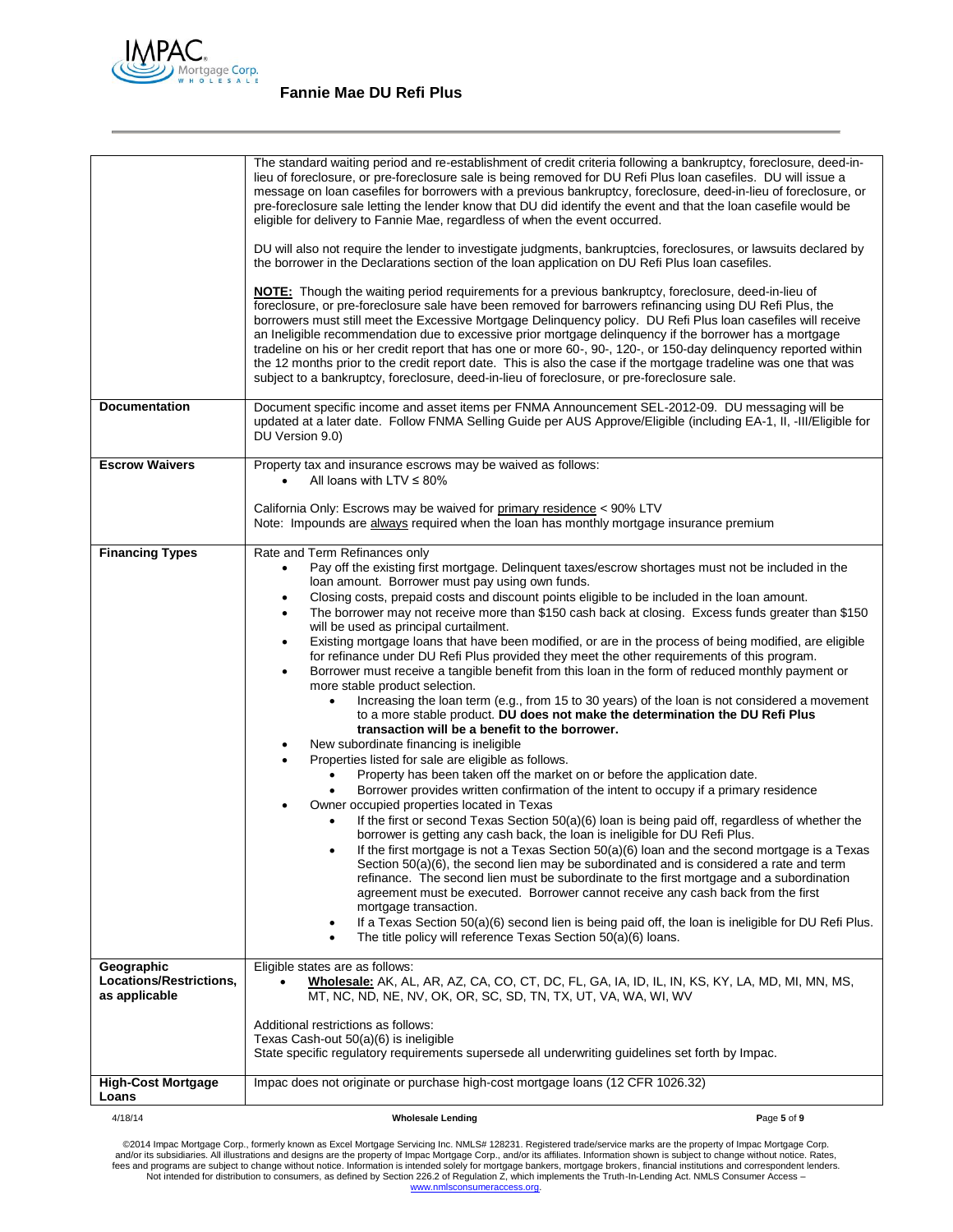

# **Fannie Mae DU Refi Plus**

| <b>Income</b>                                           |                                                                              | Document specific income per FNMA Announcement SEL-2012-09 (see below). The messages on the DU<br>Underwriting Findings report may not reflect the requirements below. You may disregard the message in DU if it<br>differs from these requirements. DU messaging will be updated at a later date. Verification of borrower's history |  |
|---------------------------------------------------------|------------------------------------------------------------------------------|---------------------------------------------------------------------------------------------------------------------------------------------------------------------------------------------------------------------------------------------------------------------------------------------------------------------------------------|--|
|                                                         |                                                                              | of receipt of income or the anticipated continuity of the income is not required.                                                                                                                                                                                                                                                     |  |
|                                                         | <b>Income Type</b>                                                           | <b>Documentation Requirement</b>                                                                                                                                                                                                                                                                                                      |  |
|                                                         | <b>All Employment</b><br><b>Income</b>                                       | Verbal verification of employment<br>See FNMA Selling Guide B3-3.1-07 for additional requirements.                                                                                                                                                                                                                                    |  |
|                                                         | Base Pay (salary or<br>hourly)<br><b>Bonus and Overtime</b><br><b>Income</b> | One paystub<br>Applies to primary employment, secondary employment (second job and multiple<br>jobs), and seasonal income.                                                                                                                                                                                                            |  |
|                                                         | <b>Commission Income</b>                                                     | One paystub or one year personal tax return<br>Applies without regard to the percentage of commission earnings.                                                                                                                                                                                                                       |  |
|                                                         | Self-Employment                                                              | One year personal tax return<br>Applies to primary and secondary self-employment.                                                                                                                                                                                                                                                     |  |
|                                                         | <b>Alimony or Child</b><br><b>Support</b>                                    | Copy of divorce decree, separation agreement, court order or equivalent<br>documentation, and one month documentation of receipt.                                                                                                                                                                                                     |  |
|                                                         | <b>Employment-Related</b><br><b>Assets as Qualifying</b><br>Income           | Lender must obtain standard documentation for this type of income as described<br>in FNMA Selling Guide B3-3.1-09, Other Source of Income.                                                                                                                                                                                            |  |
|                                                         | <b>Rental Income</b>                                                         | Lease or one year personal tax return (Form 1007 is not required)<br>Applies to rental income from subject or other properties owned by the borrower.<br>Disregard DU messaging that requires the Form 1007.                                                                                                                          |  |
|                                                         |                                                                              | Reminder: FNMA requires gross monthly rent to be reported for all investment<br>properties and 2-4 unit principal residence properties, regardless of whether the<br>borrower is using rental income to qualify for the mortgage loan. See FNMA<br>Selling Guide, A3-4-02, Data Qualify and Integrity for additional information.     |  |
|                                                         | <b>Retirement and</b><br><b>Pension</b>                                      | One of the following: award letter, one year personal tax return, W-2 or 1099 form<br>or one month bank statement reflecting direct deposit.                                                                                                                                                                                          |  |
|                                                         | <b>Social Security</b>                                                       | One of the following: award letter, one year personal tax return, Form SSA-1099,<br>or one month bank statement reflecting direct deposit.                                                                                                                                                                                            |  |
|                                                         | <b>Temporary Leave</b><br><b>Income</b>                                      | Lender must receive:<br>the borrower's written confirmation of his or her intent to return to work,<br>and<br>no evidence or information from the borrower's employer indicating that<br>the borrower does not have the right to return to work after the leave period                                                                |  |
|                                                         |                                                                              | Regardless of the date of return, the amount of the "regular employment income"<br>the borrower received prior to the temporary leave must be used to qualify.                                                                                                                                                                        |  |
|                                                         | All Other Income<br><b>Types</b>                                             | Underwriter will determine appropriate documentation.<br>Examples include (but are not limited to): an award letter or equivalent                                                                                                                                                                                                     |  |
|                                                         |                                                                              | documentation or agreement, one paystub or equivalent documentation, one year<br>personal tax return, IRS 1099 Form, or one month bank statement reflecting direct<br>deposit.                                                                                                                                                        |  |
|                                                         |                                                                              |                                                                                                                                                                                                                                                                                                                                       |  |
| <b>Limitations on Other</b><br><b>Real Estate Owned</b> | Multiple Loans to the Same Borrower<br>$\bullet$<br>٠<br>$\bullet$           | Maximum 20% concentration in any one project or subdivision<br>Maximum 10 financed properties, including subject property, regardless of occupancy<br>Impac will finance up to 4 properties for one borrower or \$2 million, whichever is less<br>Assets and reserves documented per DU Findings.                                     |  |
| <b>Mortgage Insurance</b>                               |                                                                              | If the original transaction LTV was <=80%, mortgage insurance is not required on the subject refinance.<br>If the original transaction LTV was > 80% and mortgage insurance was previously cancelled or terminated<br>in accordance with Fannie Mae guidelines, Mortgage Insurance is not required on the subject refinance.          |  |
| 4/18/14                                                 |                                                                              | <b>Wholesale Lending</b><br>Page 6 of 9                                                                                                                                                                                                                                                                                               |  |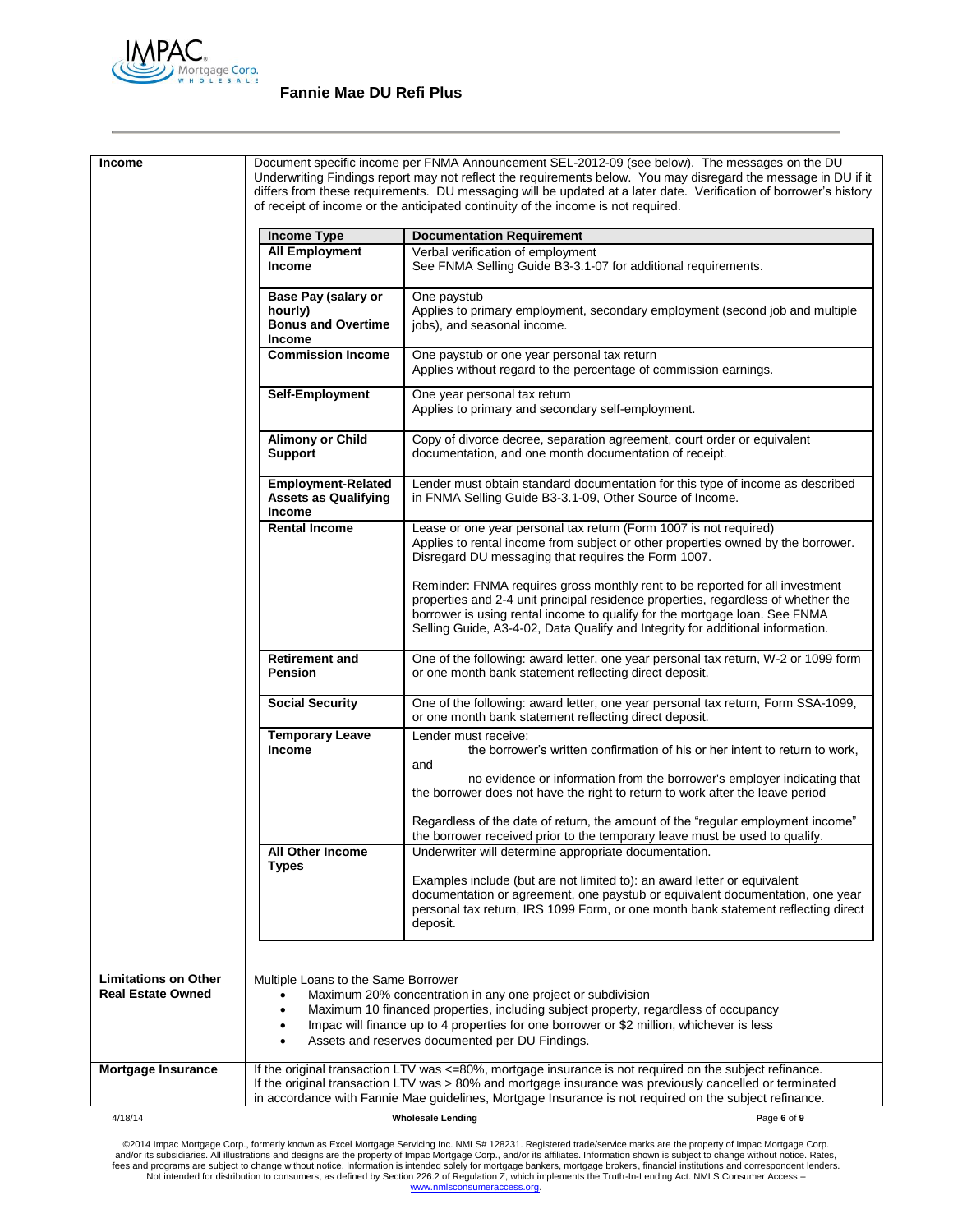

|                           | If the current LTV on the subject refinance is >80% and the original transaction had Mortgage Insurance in<br>any form and not cancelled as above, the loan is eligible with a mortgage insurance modification as                                   |             |
|---------------------------|-----------------------------------------------------------------------------------------------------------------------------------------------------------------------------------------------------------------------------------------------------|-------------|
|                           | follows:                                                                                                                                                                                                                                            |             |
|                           | Mortgage Insurance modifications are eligible with the following MI companies only.<br>$\bullet$<br>MI Master Policy numbers are as follows.                                                                                                        |             |
|                           | Genworth B222229XWM (Note: FNMA AUS findings may still refer to GE or<br>GEMICO as existing insurer. These are predecessor companies to<br>Genworth. Final MI modification must be confirmed with Genworth MI<br>Certificate.<br>MGIC 04-307-6-1822 |             |
|                           | Radian:<br>Irvine location A2436-000<br>$\bullet$                                                                                                                                                                                                   |             |
|                           | Lake Oswego location A2436-001<br>$\bullet$<br><b>RMIC 06X15</b>                                                                                                                                                                                    |             |
|                           | United Guaranty 4-1301-000<br>PMI 23870<br>CMG 14034 (due to acquisition, new certificate from "Arch MI")                                                                                                                                           |             |
|                           | Eligible modified certificate must be as follows.<br>Financed MI<br>$\bullet$                                                                                                                                                                       |             |
|                           | LPMI single premium already paid<br>Single Premium already paid                                                                                                                                                                                     |             |
|                           | Split Premium initial already paid with monthly MI<br>Borrower Paid monthly                                                                                                                                                                         |             |
|                           | Underwriter to verify existing mortgage insurance and submit modification request to the applicable MI Company                                                                                                                                      |             |
|                           | Ineligible MI<br>Lender paid pool coverage (referred to as GSE pool insurance)<br>$\bullet$<br>Investor - paid pool coverage                                                                                                                        |             |
|                           | Loans covered by recourse and/or indemnification agreements<br>٠                                                                                                                                                                                    |             |
|                           | Secondary market coverage agreements<br>٠                                                                                                                                                                                                           |             |
|                           | MI from any other company than those listed above is INELIGIBLE                                                                                                                                                                                     |             |
| Occupancy                 | Primary Residence - 1-4 units<br>Second Homes - 1 unit only<br>Investment Properties - 1-4 units<br>NOTE: The existing loan and the new DU Refi Plus loan do not have to represent the same occupancy.                                              |             |
| <b>Prepayment Penalty</b> | None                                                                                                                                                                                                                                                |             |
| <b>Property Types</b>     | Eligible                                                                                                                                                                                                                                            |             |
|                           | 1-4 units<br>٠<br>Modular Pre-Cut/Panelized Housing<br>$\bullet$                                                                                                                                                                                    |             |
|                           | PUDs - Fannie Mae eligible project type project code to be used is E (property in a PUD)<br>٠                                                                                                                                                       |             |
|                           | Condos - Fannie Mae eligible project type code is to be used is V (property in a condo project)<br>$\bullet$<br>Project review not required for Condominium and PUD                                                                                 |             |
|                           | Satisfactory verification must be provided verifying subject property is not one of the following.<br>٠                                                                                                                                             |             |
|                           | Condominium hotel or motel<br>Cooperative hotel or motel                                                                                                                                                                                            |             |
|                           | Houseboat project<br>Timeshare or segmented ownership project.                                                                                                                                                                                      |             |
|                           | Confirmation of hazard, flood and liability insurance coverage is required.                                                                                                                                                                         |             |
|                           | Manufactured Housing acceptable to FNMA and subject to the following restrictions:<br>Primary and Second Home Only (no investment property)<br>٠                                                                                                    |             |
|                           | Multi-width property only - no single wide<br>$\bullet$                                                                                                                                                                                             |             |
|                           | No High Balance Loans<br>No Manufactured Homes in Condo Projects                                                                                                                                                                                    |             |
|                           | MFH may not have been re-sited                                                                                                                                                                                                                      |             |
|                           | No MFH on leased land<br>Leasehold properties – Lender must confirm that the term of the leasehold estate runs for at least five                                                                                                                    |             |
|                           | years beyond the maturity date of the mortgage, unless fee simple title will vest at an earlier date (DU<br>Version 9.1 Release Notes – updated 10/22/13). Lender is not required to perform any additional review<br>of the leasehold terms.       |             |
|                           | Ineligible                                                                                                                                                                                                                                          |             |
| 4/18/14                   | <b>Wholesale Lending</b>                                                                                                                                                                                                                            | Page 7 of 9 |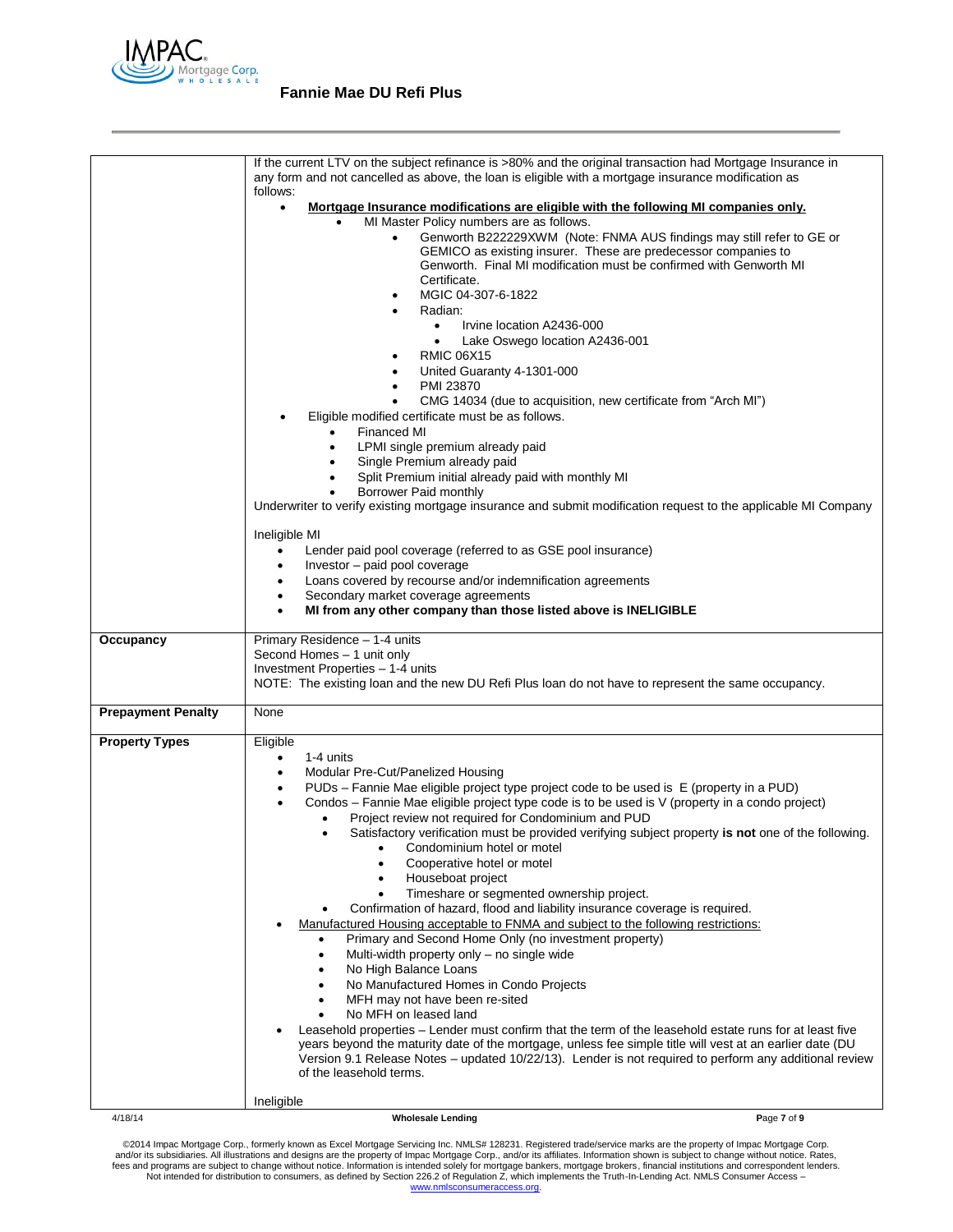

# **Fannie Mae DU Refi Plus**

| ٠<br>Condo hotel or motel<br>Co-ops<br>Cooperative hotel or motel<br>Houseboat project<br>Timeshare or segmented ownership project<br><b>Qualifying Rate and</b><br>Qualifying Rate<br><b>Ratios</b><br>Qualify at note rate<br>$\bullet$<br>Ratios - DU Approve/Eligible, including EA-1, II, & III Eligible (for DU Version 9.0) required<br>AUS determines the ratios at all LTV's*<br>$\bullet$<br>*NOTE: Manual DTI Ratio Adjustment Requirement<br>For DU Refi Plus loans that are HPML (Higher Priced Mortgage Loans) the underwriter must ensure that the DTI<br>is not greater than 45%. Minimum score must be at least 620 or higher as indicated in these guidelines, and<br>there must be verification of income source and amount. (FNMA Selling Guide B5-5.2-02)<br><b>Secondary Financing</b><br>Subordination of existing junior liens permitted without maximum CLTV limitations<br>Subordinate liens may not be paid via DU Refi Plus transaction (in whole or in part)<br>New subordinate liens may not be added to subject transaction<br><b>Exception: Hardest Hit Funds</b><br>Fannie Mae permits grant-like unsecured financing provided to the borrower through a Housing Finance<br>Agency's Hardest Hit Fund (HHF) program for the purpose of paying down the outstanding mortgage balance at<br>the time of closing or for the payment of closing costs.<br>In FNMA Selling Guide B5-5.2-01, DU Refi Plus and Refi Plus Eligibility, Fannie Mae currently requires that the<br>loan file be documented with a copy of the promissory note or other documentation specifying the terms and<br>conditions of the loan and include language indicating that repayment is not expected. Inclusion of the "no<br>repayment" language in the note or other documentation is no longer required.<br>However, if these documents do indicate that repayment of the HHF amount is expected, the corresponding<br>monthly payment must be included in the debt-to-income ratio unless repayment is only due upon sale or<br>default.<br>SFC codes are as follows.<br><b>Special Feature Code</b><br>007 Rate Term Refi<br>$\bullet$<br>147 for all DU Refi Plus<br>807 if lender elects to exercise the property fieldwork waiver.<br>٠<br>NOTE: Special feature code 150 (multiple properties) is <b>NOT</b> to be used on a DU Refi Plus loan.<br><b>Temporary Buydown</b><br>Ineligible<br><b>Underwriting</b><br>DU Approve/Eligible (including Risk levels EA-I, -II, -III/Eligible for DU Version 9.0)<br>Loan must be underwritten by Fannie Mae DU and receive eligibility findings for DU Refi Plus Program. DU<br>must state eligibility for this program.<br>Payment increase is permitted only if a more stable product (i.e., ARM to Fixed, IO to fully amortizing, shorter<br>term) is used<br><b>Borrower Benefit</b><br>The borrower must receive a benefit from the refinance transaction.<br>Acceptable borrower benefits are met if any apply as follows:<br>Monthly P&I decreases, or<br>$\bullet$<br>Loan amortization term is shortened, or<br>$\bullet$<br>Interest rate is reduced, or<br>٠<br>Movement to a more stable product<br>$\bullet$<br>If the borrower's payment, interest rate or amortization period is staying the same or increasing, the borrower<br>must be moving to a more stable mortgage product.<br>A more stable product would include movement from:<br>An interest-only to a fully amortizing loan (provide amortization of principal and accumulation of equity<br>4/18/14<br><b>Wholesale Lending</b><br>Page 8 of 9 |                       |
|-----------------------------------------------------------------------------------------------------------------------------------------------------------------------------------------------------------------------------------------------------------------------------------------------------------------------------------------------------------------------------------------------------------------------------------------------------------------------------------------------------------------------------------------------------------------------------------------------------------------------------------------------------------------------------------------------------------------------------------------------------------------------------------------------------------------------------------------------------------------------------------------------------------------------------------------------------------------------------------------------------------------------------------------------------------------------------------------------------------------------------------------------------------------------------------------------------------------------------------------------------------------------------------------------------------------------------------------------------------------------------------------------------------------------------------------------------------------------------------------------------------------------------------------------------------------------------------------------------------------------------------------------------------------------------------------------------------------------------------------------------------------------------------------------------------------------------------------------------------------------------------------------------------------------------------------------------------------------------------------------------------------------------------------------------------------------------------------------------------------------------------------------------------------------------------------------------------------------------------------------------------------------------------------------------------------------------------------------------------------------------------------------------------------------------------------------------------------------------------------------------------------------------------------------------------------------------------------------------------------------------------------------------------------------------------------------------------------------------------------------------------------------------------------------------------------------------------------------------------------------------------------------------------------------------------------------------------------------------------------------------------------------------------------------------------------------------------------------------------------------------------------------------------------------------------------------------------------------------------------------------------------------------------------------------------------------------------------------------------------------------------------------------------------------------------------------------------------------------------------------------------------------------------------------------------------------------------------|-----------------------|
|                                                                                                                                                                                                                                                                                                                                                                                                                                                                                                                                                                                                                                                                                                                                                                                                                                                                                                                                                                                                                                                                                                                                                                                                                                                                                                                                                                                                                                                                                                                                                                                                                                                                                                                                                                                                                                                                                                                                                                                                                                                                                                                                                                                                                                                                                                                                                                                                                                                                                                                                                                                                                                                                                                                                                                                                                                                                                                                                                                                                                                                                                                                                                                                                                                                                                                                                                                                                                                                                                                                                                                                         | 2-4 Units within PUDs |
|                                                                                                                                                                                                                                                                                                                                                                                                                                                                                                                                                                                                                                                                                                                                                                                                                                                                                                                                                                                                                                                                                                                                                                                                                                                                                                                                                                                                                                                                                                                                                                                                                                                                                                                                                                                                                                                                                                                                                                                                                                                                                                                                                                                                                                                                                                                                                                                                                                                                                                                                                                                                                                                                                                                                                                                                                                                                                                                                                                                                                                                                                                                                                                                                                                                                                                                                                                                                                                                                                                                                                                                         |                       |
|                                                                                                                                                                                                                                                                                                                                                                                                                                                                                                                                                                                                                                                                                                                                                                                                                                                                                                                                                                                                                                                                                                                                                                                                                                                                                                                                                                                                                                                                                                                                                                                                                                                                                                                                                                                                                                                                                                                                                                                                                                                                                                                                                                                                                                                                                                                                                                                                                                                                                                                                                                                                                                                                                                                                                                                                                                                                                                                                                                                                                                                                                                                                                                                                                                                                                                                                                                                                                                                                                                                                                                                         |                       |
|                                                                                                                                                                                                                                                                                                                                                                                                                                                                                                                                                                                                                                                                                                                                                                                                                                                                                                                                                                                                                                                                                                                                                                                                                                                                                                                                                                                                                                                                                                                                                                                                                                                                                                                                                                                                                                                                                                                                                                                                                                                                                                                                                                                                                                                                                                                                                                                                                                                                                                                                                                                                                                                                                                                                                                                                                                                                                                                                                                                                                                                                                                                                                                                                                                                                                                                                                                                                                                                                                                                                                                                         |                       |
|                                                                                                                                                                                                                                                                                                                                                                                                                                                                                                                                                                                                                                                                                                                                                                                                                                                                                                                                                                                                                                                                                                                                                                                                                                                                                                                                                                                                                                                                                                                                                                                                                                                                                                                                                                                                                                                                                                                                                                                                                                                                                                                                                                                                                                                                                                                                                                                                                                                                                                                                                                                                                                                                                                                                                                                                                                                                                                                                                                                                                                                                                                                                                                                                                                                                                                                                                                                                                                                                                                                                                                                         |                       |
|                                                                                                                                                                                                                                                                                                                                                                                                                                                                                                                                                                                                                                                                                                                                                                                                                                                                                                                                                                                                                                                                                                                                                                                                                                                                                                                                                                                                                                                                                                                                                                                                                                                                                                                                                                                                                                                                                                                                                                                                                                                                                                                                                                                                                                                                                                                                                                                                                                                                                                                                                                                                                                                                                                                                                                                                                                                                                                                                                                                                                                                                                                                                                                                                                                                                                                                                                                                                                                                                                                                                                                                         |                       |
|                                                                                                                                                                                                                                                                                                                                                                                                                                                                                                                                                                                                                                                                                                                                                                                                                                                                                                                                                                                                                                                                                                                                                                                                                                                                                                                                                                                                                                                                                                                                                                                                                                                                                                                                                                                                                                                                                                                                                                                                                                                                                                                                                                                                                                                                                                                                                                                                                                                                                                                                                                                                                                                                                                                                                                                                                                                                                                                                                                                                                                                                                                                                                                                                                                                                                                                                                                                                                                                                                                                                                                                         |                       |
|                                                                                                                                                                                                                                                                                                                                                                                                                                                                                                                                                                                                                                                                                                                                                                                                                                                                                                                                                                                                                                                                                                                                                                                                                                                                                                                                                                                                                                                                                                                                                                                                                                                                                                                                                                                                                                                                                                                                                                                                                                                                                                                                                                                                                                                                                                                                                                                                                                                                                                                                                                                                                                                                                                                                                                                                                                                                                                                                                                                                                                                                                                                                                                                                                                                                                                                                                                                                                                                                                                                                                                                         |                       |
|                                                                                                                                                                                                                                                                                                                                                                                                                                                                                                                                                                                                                                                                                                                                                                                                                                                                                                                                                                                                                                                                                                                                                                                                                                                                                                                                                                                                                                                                                                                                                                                                                                                                                                                                                                                                                                                                                                                                                                                                                                                                                                                                                                                                                                                                                                                                                                                                                                                                                                                                                                                                                                                                                                                                                                                                                                                                                                                                                                                                                                                                                                                                                                                                                                                                                                                                                                                                                                                                                                                                                                                         |                       |
|                                                                                                                                                                                                                                                                                                                                                                                                                                                                                                                                                                                                                                                                                                                                                                                                                                                                                                                                                                                                                                                                                                                                                                                                                                                                                                                                                                                                                                                                                                                                                                                                                                                                                                                                                                                                                                                                                                                                                                                                                                                                                                                                                                                                                                                                                                                                                                                                                                                                                                                                                                                                                                                                                                                                                                                                                                                                                                                                                                                                                                                                                                                                                                                                                                                                                                                                                                                                                                                                                                                                                                                         |                       |
|                                                                                                                                                                                                                                                                                                                                                                                                                                                                                                                                                                                                                                                                                                                                                                                                                                                                                                                                                                                                                                                                                                                                                                                                                                                                                                                                                                                                                                                                                                                                                                                                                                                                                                                                                                                                                                                                                                                                                                                                                                                                                                                                                                                                                                                                                                                                                                                                                                                                                                                                                                                                                                                                                                                                                                                                                                                                                                                                                                                                                                                                                                                                                                                                                                                                                                                                                                                                                                                                                                                                                                                         |                       |
|                                                                                                                                                                                                                                                                                                                                                                                                                                                                                                                                                                                                                                                                                                                                                                                                                                                                                                                                                                                                                                                                                                                                                                                                                                                                                                                                                                                                                                                                                                                                                                                                                                                                                                                                                                                                                                                                                                                                                                                                                                                                                                                                                                                                                                                                                                                                                                                                                                                                                                                                                                                                                                                                                                                                                                                                                                                                                                                                                                                                                                                                                                                                                                                                                                                                                                                                                                                                                                                                                                                                                                                         |                       |
|                                                                                                                                                                                                                                                                                                                                                                                                                                                                                                                                                                                                                                                                                                                                                                                                                                                                                                                                                                                                                                                                                                                                                                                                                                                                                                                                                                                                                                                                                                                                                                                                                                                                                                                                                                                                                                                                                                                                                                                                                                                                                                                                                                                                                                                                                                                                                                                                                                                                                                                                                                                                                                                                                                                                                                                                                                                                                                                                                                                                                                                                                                                                                                                                                                                                                                                                                                                                                                                                                                                                                                                         |                       |
|                                                                                                                                                                                                                                                                                                                                                                                                                                                                                                                                                                                                                                                                                                                                                                                                                                                                                                                                                                                                                                                                                                                                                                                                                                                                                                                                                                                                                                                                                                                                                                                                                                                                                                                                                                                                                                                                                                                                                                                                                                                                                                                                                                                                                                                                                                                                                                                                                                                                                                                                                                                                                                                                                                                                                                                                                                                                                                                                                                                                                                                                                                                                                                                                                                                                                                                                                                                                                                                                                                                                                                                         |                       |
|                                                                                                                                                                                                                                                                                                                                                                                                                                                                                                                                                                                                                                                                                                                                                                                                                                                                                                                                                                                                                                                                                                                                                                                                                                                                                                                                                                                                                                                                                                                                                                                                                                                                                                                                                                                                                                                                                                                                                                                                                                                                                                                                                                                                                                                                                                                                                                                                                                                                                                                                                                                                                                                                                                                                                                                                                                                                                                                                                                                                                                                                                                                                                                                                                                                                                                                                                                                                                                                                                                                                                                                         |                       |
|                                                                                                                                                                                                                                                                                                                                                                                                                                                                                                                                                                                                                                                                                                                                                                                                                                                                                                                                                                                                                                                                                                                                                                                                                                                                                                                                                                                                                                                                                                                                                                                                                                                                                                                                                                                                                                                                                                                                                                                                                                                                                                                                                                                                                                                                                                                                                                                                                                                                                                                                                                                                                                                                                                                                                                                                                                                                                                                                                                                                                                                                                                                                                                                                                                                                                                                                                                                                                                                                                                                                                                                         |                       |
|                                                                                                                                                                                                                                                                                                                                                                                                                                                                                                                                                                                                                                                                                                                                                                                                                                                                                                                                                                                                                                                                                                                                                                                                                                                                                                                                                                                                                                                                                                                                                                                                                                                                                                                                                                                                                                                                                                                                                                                                                                                                                                                                                                                                                                                                                                                                                                                                                                                                                                                                                                                                                                                                                                                                                                                                                                                                                                                                                                                                                                                                                                                                                                                                                                                                                                                                                                                                                                                                                                                                                                                         |                       |
|                                                                                                                                                                                                                                                                                                                                                                                                                                                                                                                                                                                                                                                                                                                                                                                                                                                                                                                                                                                                                                                                                                                                                                                                                                                                                                                                                                                                                                                                                                                                                                                                                                                                                                                                                                                                                                                                                                                                                                                                                                                                                                                                                                                                                                                                                                                                                                                                                                                                                                                                                                                                                                                                                                                                                                                                                                                                                                                                                                                                                                                                                                                                                                                                                                                                                                                                                                                                                                                                                                                                                                                         |                       |
|                                                                                                                                                                                                                                                                                                                                                                                                                                                                                                                                                                                                                                                                                                                                                                                                                                                                                                                                                                                                                                                                                                                                                                                                                                                                                                                                                                                                                                                                                                                                                                                                                                                                                                                                                                                                                                                                                                                                                                                                                                                                                                                                                                                                                                                                                                                                                                                                                                                                                                                                                                                                                                                                                                                                                                                                                                                                                                                                                                                                                                                                                                                                                                                                                                                                                                                                                                                                                                                                                                                                                                                         |                       |
|                                                                                                                                                                                                                                                                                                                                                                                                                                                                                                                                                                                                                                                                                                                                                                                                                                                                                                                                                                                                                                                                                                                                                                                                                                                                                                                                                                                                                                                                                                                                                                                                                                                                                                                                                                                                                                                                                                                                                                                                                                                                                                                                                                                                                                                                                                                                                                                                                                                                                                                                                                                                                                                                                                                                                                                                                                                                                                                                                                                                                                                                                                                                                                                                                                                                                                                                                                                                                                                                                                                                                                                         |                       |
|                                                                                                                                                                                                                                                                                                                                                                                                                                                                                                                                                                                                                                                                                                                                                                                                                                                                                                                                                                                                                                                                                                                                                                                                                                                                                                                                                                                                                                                                                                                                                                                                                                                                                                                                                                                                                                                                                                                                                                                                                                                                                                                                                                                                                                                                                                                                                                                                                                                                                                                                                                                                                                                                                                                                                                                                                                                                                                                                                                                                                                                                                                                                                                                                                                                                                                                                                                                                                                                                                                                                                                                         |                       |
|                                                                                                                                                                                                                                                                                                                                                                                                                                                                                                                                                                                                                                                                                                                                                                                                                                                                                                                                                                                                                                                                                                                                                                                                                                                                                                                                                                                                                                                                                                                                                                                                                                                                                                                                                                                                                                                                                                                                                                                                                                                                                                                                                                                                                                                                                                                                                                                                                                                                                                                                                                                                                                                                                                                                                                                                                                                                                                                                                                                                                                                                                                                                                                                                                                                                                                                                                                                                                                                                                                                                                                                         |                       |
|                                                                                                                                                                                                                                                                                                                                                                                                                                                                                                                                                                                                                                                                                                                                                                                                                                                                                                                                                                                                                                                                                                                                                                                                                                                                                                                                                                                                                                                                                                                                                                                                                                                                                                                                                                                                                                                                                                                                                                                                                                                                                                                                                                                                                                                                                                                                                                                                                                                                                                                                                                                                                                                                                                                                                                                                                                                                                                                                                                                                                                                                                                                                                                                                                                                                                                                                                                                                                                                                                                                                                                                         |                       |
|                                                                                                                                                                                                                                                                                                                                                                                                                                                                                                                                                                                                                                                                                                                                                                                                                                                                                                                                                                                                                                                                                                                                                                                                                                                                                                                                                                                                                                                                                                                                                                                                                                                                                                                                                                                                                                                                                                                                                                                                                                                                                                                                                                                                                                                                                                                                                                                                                                                                                                                                                                                                                                                                                                                                                                                                                                                                                                                                                                                                                                                                                                                                                                                                                                                                                                                                                                                                                                                                                                                                                                                         |                       |
|                                                                                                                                                                                                                                                                                                                                                                                                                                                                                                                                                                                                                                                                                                                                                                                                                                                                                                                                                                                                                                                                                                                                                                                                                                                                                                                                                                                                                                                                                                                                                                                                                                                                                                                                                                                                                                                                                                                                                                                                                                                                                                                                                                                                                                                                                                                                                                                                                                                                                                                                                                                                                                                                                                                                                                                                                                                                                                                                                                                                                                                                                                                                                                                                                                                                                                                                                                                                                                                                                                                                                                                         |                       |
|                                                                                                                                                                                                                                                                                                                                                                                                                                                                                                                                                                                                                                                                                                                                                                                                                                                                                                                                                                                                                                                                                                                                                                                                                                                                                                                                                                                                                                                                                                                                                                                                                                                                                                                                                                                                                                                                                                                                                                                                                                                                                                                                                                                                                                                                                                                                                                                                                                                                                                                                                                                                                                                                                                                                                                                                                                                                                                                                                                                                                                                                                                                                                                                                                                                                                                                                                                                                                                                                                                                                                                                         |                       |
|                                                                                                                                                                                                                                                                                                                                                                                                                                                                                                                                                                                                                                                                                                                                                                                                                                                                                                                                                                                                                                                                                                                                                                                                                                                                                                                                                                                                                                                                                                                                                                                                                                                                                                                                                                                                                                                                                                                                                                                                                                                                                                                                                                                                                                                                                                                                                                                                                                                                                                                                                                                                                                                                                                                                                                                                                                                                                                                                                                                                                                                                                                                                                                                                                                                                                                                                                                                                                                                                                                                                                                                         |                       |
|                                                                                                                                                                                                                                                                                                                                                                                                                                                                                                                                                                                                                                                                                                                                                                                                                                                                                                                                                                                                                                                                                                                                                                                                                                                                                                                                                                                                                                                                                                                                                                                                                                                                                                                                                                                                                                                                                                                                                                                                                                                                                                                                                                                                                                                                                                                                                                                                                                                                                                                                                                                                                                                                                                                                                                                                                                                                                                                                                                                                                                                                                                                                                                                                                                                                                                                                                                                                                                                                                                                                                                                         |                       |
|                                                                                                                                                                                                                                                                                                                                                                                                                                                                                                                                                                                                                                                                                                                                                                                                                                                                                                                                                                                                                                                                                                                                                                                                                                                                                                                                                                                                                                                                                                                                                                                                                                                                                                                                                                                                                                                                                                                                                                                                                                                                                                                                                                                                                                                                                                                                                                                                                                                                                                                                                                                                                                                                                                                                                                                                                                                                                                                                                                                                                                                                                                                                                                                                                                                                                                                                                                                                                                                                                                                                                                                         |                       |
|                                                                                                                                                                                                                                                                                                                                                                                                                                                                                                                                                                                                                                                                                                                                                                                                                                                                                                                                                                                                                                                                                                                                                                                                                                                                                                                                                                                                                                                                                                                                                                                                                                                                                                                                                                                                                                                                                                                                                                                                                                                                                                                                                                                                                                                                                                                                                                                                                                                                                                                                                                                                                                                                                                                                                                                                                                                                                                                                                                                                                                                                                                                                                                                                                                                                                                                                                                                                                                                                                                                                                                                         |                       |